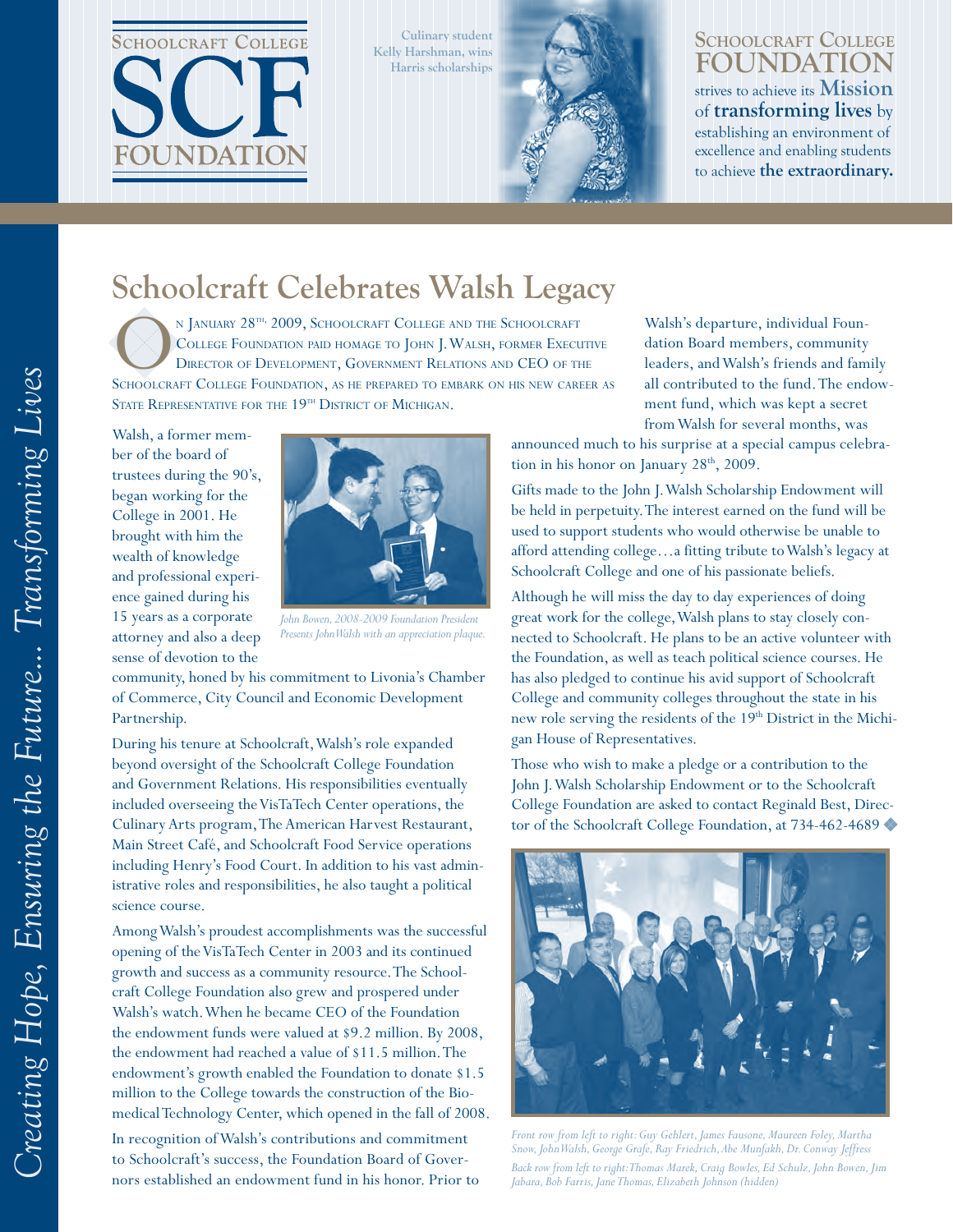#### **New Faces**

WHEN JOHN WALSH DEPARTED SCHOOLCRAFT COLLEGE TO ASSUME HIS RESPONSIBILITIES AS A STATE REPRESENTATIVE EARLIER THIS YEAR, HE WAS ABLE TO DO SO WITH GREAT CONFIDENCE AS HE HANDED HIS ADMINISTRATIVE RESPONto assume his responsibilities as a State Representative earlier this year, he was able to do so sibilities over to Dr. Jim Ryan.

Ryan spent several months preparing for his new role as Executive Director of Development and Government Relations under the astute tutelage of his predecessor, John Walsh. Armed with 38 years of experience in K-12 public education, Ryan looks for-

ward to meeting the



*Dr. Jim Ryan, Executive Director of Development and Government Relations*

unique challenges that face community colleges and his role in helping poise Schoolcraft to take advantage of opportunities to serve the needs of its surrounding communities.

Ryan's professional experience includes serving in a variety of educational and administrative roles for a number of Michigan school districts including Reed City, Taylor, and Lansing Waverly. Most recently, he served as Superintendent of Plymouth Canton Community Schools. After 7 years with PCCS, Ryan retired in February of 2008, but retirement didn't last long as he was quickly targeted by Dr. Conway Jeffress, President of Schoolcraft College, to lead Development and Government Relations for the College. Ryan also assumes responsibility for VisTaTech operations, the Culinary Arts Program, and Schoolcraft Food Service operations including Henry's Food Court.

While his professional experience to date has prepared him well for his new responsibilities, Ryan feels he has had the opportunity to learn a great deal over the past few months. "No one can ever fill John Walsh's shoes, but moving forward, I feel very confident that with the solid foundation established by John and his staff, the commitment of the Foundation Board of Governors' and its volunteers, and the support of the administration of the College, we will continue to experience great success."

Ryan and his wife Kathy, a retired special education teacher, have been married 22 years. Both are very active in their church and enjoy spending time with their 2 children and 6 grandchildren.

EGINALD BEST JOINED THE DEVELOPMENT STAFF AS DIRECTOR OF DEVELOPMENT AND CEO OF THE FOUNDATION IN SEPTEMBER OF 2008. HAVING SERVED IN A NUMBER OF DEVELOPMENT ROLES AT EASTERN MICHIGAN UNIVERSITY, UNIVERSITY tor of Development and CEO of the Foundation in September of 2008. Having served in <sup>a</sup> number of of Chicago, and Wayne State University, Best brings with him 17 years of fundraising experience and <sup>a</sup> wealth of ideas and opportunities for Schoolcraft to explore.

"Four year universities and colleges have been involved in development activities for decades, some for a century and more. Community colleges are just coming of age, especially as it relates to garnering financial support from alumni and the community to support scholarships, programs and services. Schoolcraft is poised to take advantage of the best practices of four year universities and we are ready to raise the bar away from dependence on special event fundraising to a more individualized, donor driven major gift focus."

In addition to overseeing the development functions of the Foundation, Best will play an important role in state governmental relations. He will serve as an advocate for Schoolcraft College in the important decision-making processes that affect funding, and program and service opportunities the College provides for students and the community.

A lifelong resident of Michigan, Best and his wife Chera have two children and reside in Southfield. Best is graduate of Bishop Borgess High School and Wayne State University,

where he earned a Bachelor of Arts in Industrial Psychology and a Master's in Education. He is also a graduate of the Indiana University School of Philanthropy.

Summing up his vision for the Schoolcraft College Foundation, Best says, "As a Foundation, we are



*Reginald Best, Director of Development, CEO of Schoolcraft College Foundation*

looking forward to indentifying ways to provide people who love and support Schoolcraft College the opportunity to give back to the College. We want to encourage them to become engaged in a variety of ways that interest them and to continue to support the good works of the college, our students and the community."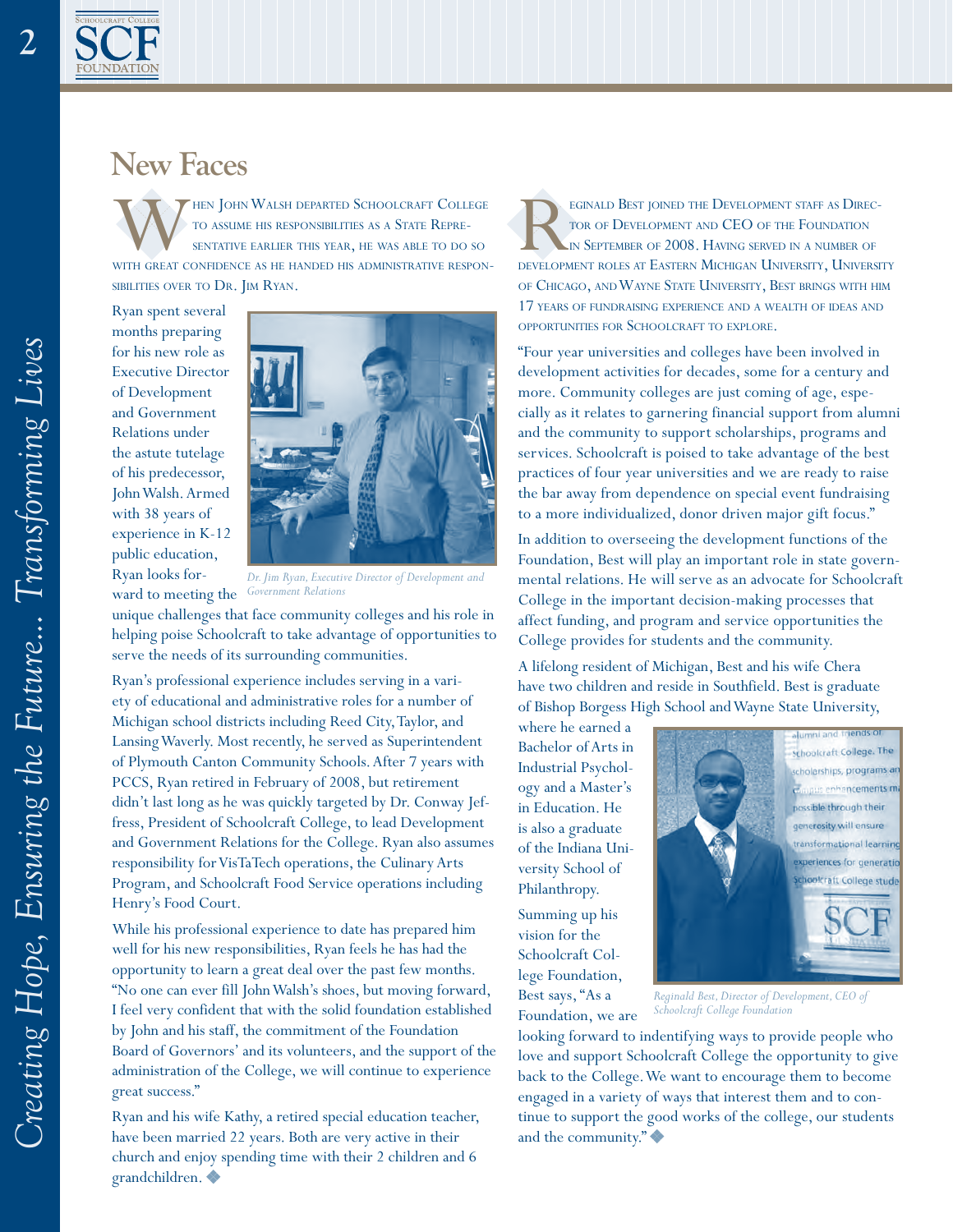## **Foundation Grants Total \$84,704**

THE SCHOOLCRAFT COLLEGE FOUNDATION BOARD OF GOVERNORS AWARDED 17 GRANT TO FACULTY AND STAFF DURING THE 2008-09 ACADEMIC YEAR, TOTALING \$84,704. THE GRANTS, TARGETED AT PROJECTS THAT ENHANCE CURRICULUM, COLLEGE OUTREACH OR to faculty and staff during the 2008-09 academic year, totaling \$84,704. The grants, targeted at projects that enhance curriculum, college outreach or professional development, included:

- $$12,000$  to provide textbooks for students, based on need.
- $$2,000$  to provide new students with "How to Get" Good Grades in College," a guide for promoting student achievement and academic success.
- $$7,800$  to the Learning Support Services' Bridge Partnership Program. The Bridge Partnership is a project of Learning Support Services in collaboration with Livonia's Franklin High School designed to enhance the learning path of students from 10th grade through high school graduation. LSS is committed to advancing students' college preparedness and to ensuring college success when students arrive at Schoolcraft College.
- $$5,000$  to support the Learning Assistance Center's Learning Disabilities Tutoring Program, which assists students to improve their reading comprehension and writing skills.
- $$10,000$  for the Peer Assisted Learning Program (PAL), a program designed to increase offerings in the disciplines of science, technology, engineering and mathematics (STEM) and to train PAL tutors in the principles of structured group study.
- $$2,000$  towards the "Save a Life Tour" a Student Activity program held on March 11, 2009 focusing on alcohol awareness and the devastating effects of drinking and driving.
- $\frac{2}{3}$  \$2,200 to assist international students on campus via Peer Mentoring, ESL tutoring and monthly support meetings.
- $$6,000$  to provide learning disabilities sensitivity and strategy training for all faculty and staff.
- $$4,000$  for the Student Activities Office to coordinate campus visits of traveling exhibits from museums. Exhibits, such as the" Jim Crow, Hateful Things" exhibit focus on social, cultural, political and economic issues, and are used by instructors to enhance classroom studies.
- $\sqrt{$}$  \$2,000 to continue the Global Round Tables Symposium, which raises student awareness of global issues.

The Schoolcraft College Foundation Board of Governors makes grant awards in the spring of each year. *Schoolcraft students participate in Global Round Table Symposium on March 16, 2009*



*Schoolcraft student is driving the drunk driving simulator as part of the Save a Life Tour that was partially sponsored by a Schoolcraft College Foundation grant.*



*The "Jim Crow, Hateful Things" traveling exhibit*

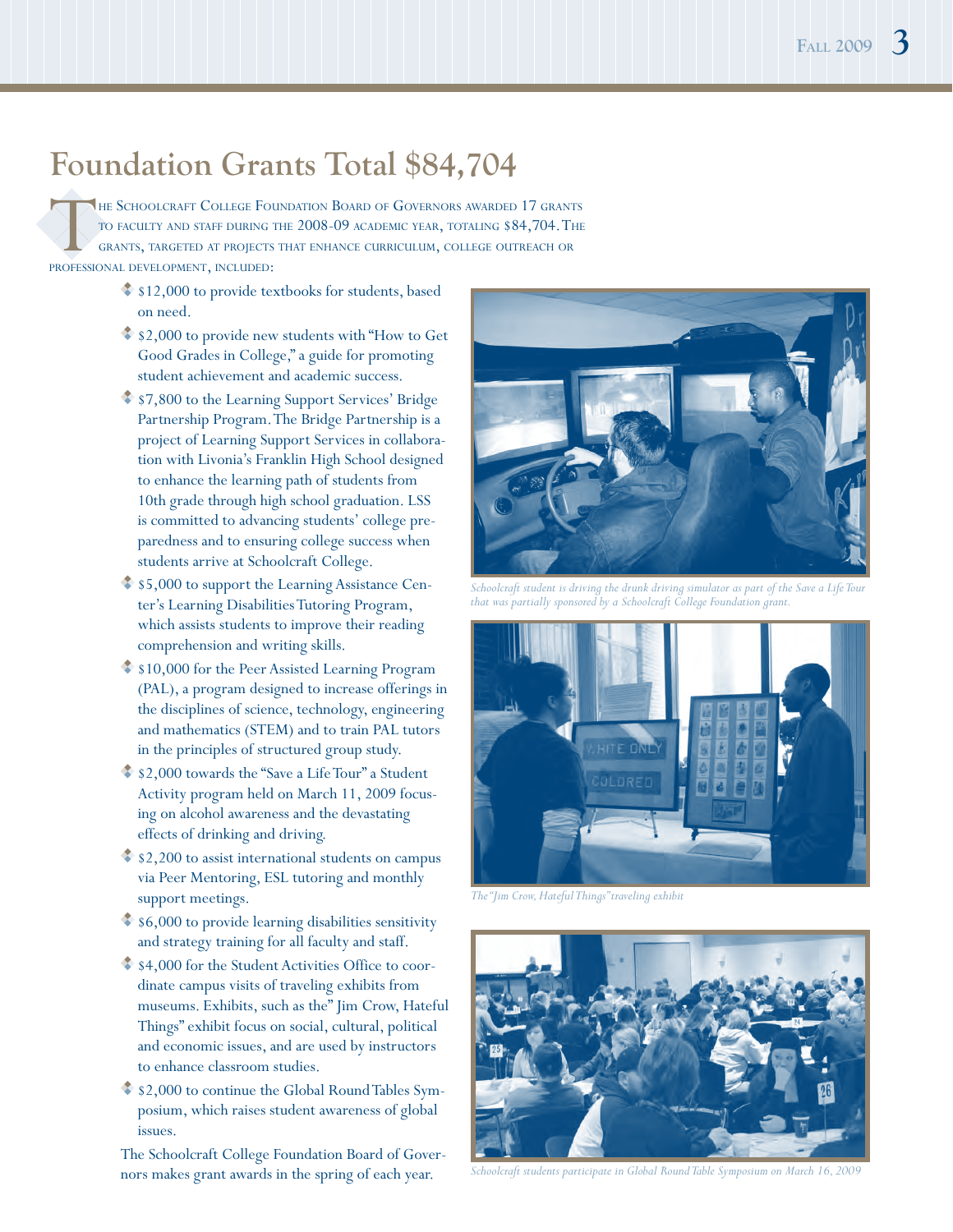

**4**

## **Campus News**

#### **Biomedical Technology Center**

FTER 10 YEARS OF PLANNING AND TWO YEARS OF CONSTRUCTION, THE BIOMEDICAL TECHNOLOGY CENTER OFFICIALLY OPENED ITS DOORS TO STUDENTS ROOMS ARE OUTSTANDING AND EQUIPPED WITH THE LATEST TECHNOLOGY; THE BUILDmedicalTechnology Center officially opened its doors to students in the fall of 2008. The state-of-the-art math and science classing also features <sup>a</sup> globally connected learning theater and <sup>a</sup> nursing lab.

> Professor Thomas O'Connor, a 19-year veteran biology instructor observes, "The BTC indicates that the college understands the importance of technology in the classroom and the necessity to provide the best physical atmosphere in which learning can take place. Schoolcraft College is clearly committed to providing conditions which maximize the potential of students and faculty." says Thomas. "The new facilities

include an image analysis lab which is equipped with a scanning electron microscope. It is rare to have something like this at the community college level and it would not have been possible without the



*Biomedical Technology Center Grand Opening Reception on September 5, 2008*



*Biomedical Technology Center*



*Biomedical Technology Center Grand Opening Reception on September 5, 2008*

Schoolcraft College Foundation wishes to thank all of our alumni, community leaders and donors for your generous gifts which enabled the Foundation to provide \$1.5 million toward the Biomedical Technology Center's construction.

We encourage you to visit the new facility; call 734-462-4455 to schedule a guided tour.

#### **New Ocelot Statue**

ADNER AND MIDGE CARLTON, LONGTIME SUPPORTERS OF SCHOOLCRAFT COLLEGE<br>AND THE FOUNDATION, RECENTLY JOINED WITH FACULTY AND STAFF MEMBERS TO<br>DEDICATE THEIR MOST RECENT DONATION TO THE CAMPUS...OWEN THE OCELOT,<br>THE BEAUTIFUL B and the Foundation, recently joined with faculty and staff members to dedicate their most recent donation to the campus…Owen the Ocelot, the beautiful bronze statue now stands guard outside the Physical Education Building, greeting opponents and visitors alike.

> The ocelot (felis pardalis) was selected by students as the mascot for Schoolcraft College in 1966. Owen joins his predecessor, S'craftee, who has proudly stood in the courtyard between the Forum and Administrative buildings for several years. Both statues were created by the late artist, Sharon Summers-Struble, who passed away just prior to the installation of Owen.

Midge Carlton retired in 2002 from Schoolcraft College after 32 years of service. She served in many roles throughout the years, including Dean of Athletics and Dean of Sciences. Both she and husband Ladner



*The Carltons present student, Tyler Lidemier, (winner of the Ocelot naming contest) with a scholarship certificate at the Ocelot Statue Dedication, November 21, 2008.* 

continue to support the College and the Foundation and are often spotted at Foundation events and College activities throughout the year.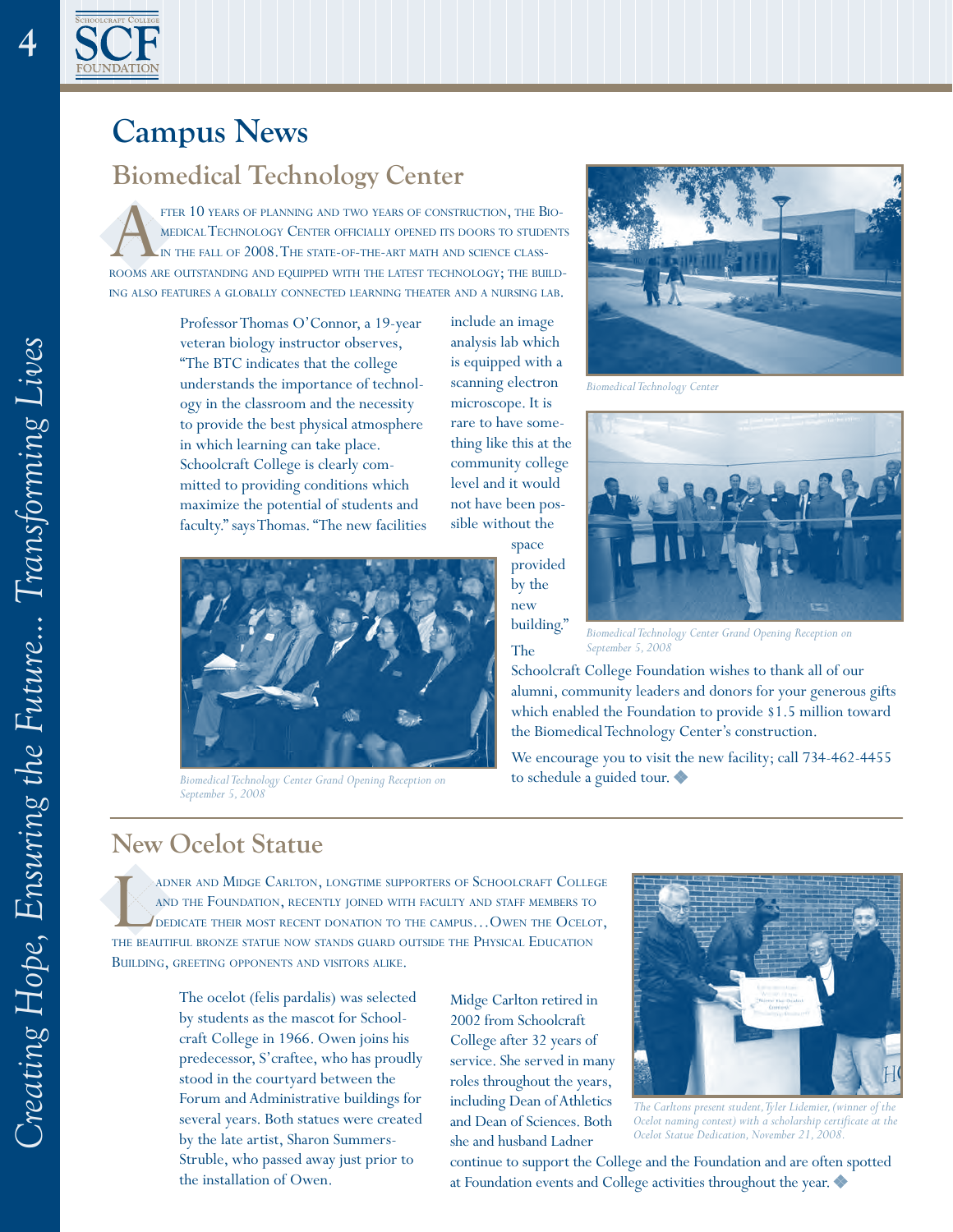## **Is Legacy Giving Right for You?**

FEW THINGS IN LIFE ARE MORE SATISFYING OR ENDURING THAN HELPING AN ORGANIZATICLOSE TO YOUR HEART. WELL- PLANNED CHARITABLE GIVING PERPETUATES YOUR VALUE BY SUPPORTING THOSE ACTIVITIES THAT REFLECT YOUR PERSONAL PASSIONS AN ew things in life are more satisfying or enduring than helping an organization close to your heart. Well- planned charitable giving perpetuates your values by supporting those activities that reflect your personal passions and priorities. did you know that it is not only possible, but easy, to leave <sup>a</sup> legacy that will endure decades beyond your life?



Legacy giving plays a vital role in enabling the Schoolcraft College Foundation and the College to maintain the tradition of offering high quality education to the students that come through our doors.

Schoolcraft College Foundation in your Estate Plans; this is an excellent way to continue your support for the Foundation's mission of helping to transform the lives of Schoolcraft College students. The Henry

The average tuition for a fulltime student in 2009 was \$2000 per semester, not including textbooks. Although this gives evidence that the College is truly an economical choice for quality higher education, the fact remains that many of our students would not be able to attend without financial assistance. This is particularly true in these difficult economic times. The need for scholarships continues to dramatically increase; however, in addition to scholarships,



Rowe Schoolcraft Society recognizes donors who have chosen to remember the College in their estates. This prestigious group demonstrates how easy it is to continue a personal legacy in a very meaningful way.

We strongly encourage you to consult your attorney or financial planner for advice about the various methods of giving. Doing so will help you determine the Estate options that are most beneficial and appropriate for you.

If you have already included a gift to the Schoolcraft College Founda-

the Foundation also supports the College by providing support for, cultural events, speakers, program enhancement, and capital improvement.

With this in mind, legacy gifts or planned giving are important ways you can perpetuate your support for the College. In some cases, planned giving can provide you the opportunity to give a gift that otherwise would not have been possible during your lifetime. For example, you can include a gift to the

tion in your Estate, or if you are considering doing so in the future, we thank you in advance and ask that you please advise us of your intentions by contacting Reginald Best, Director of Development at 734-462-4689.

Please be assured that your decision to support the Schoolcraft College Foundation will be appreciated by current and future generations of Schoolcraft students for many years to come.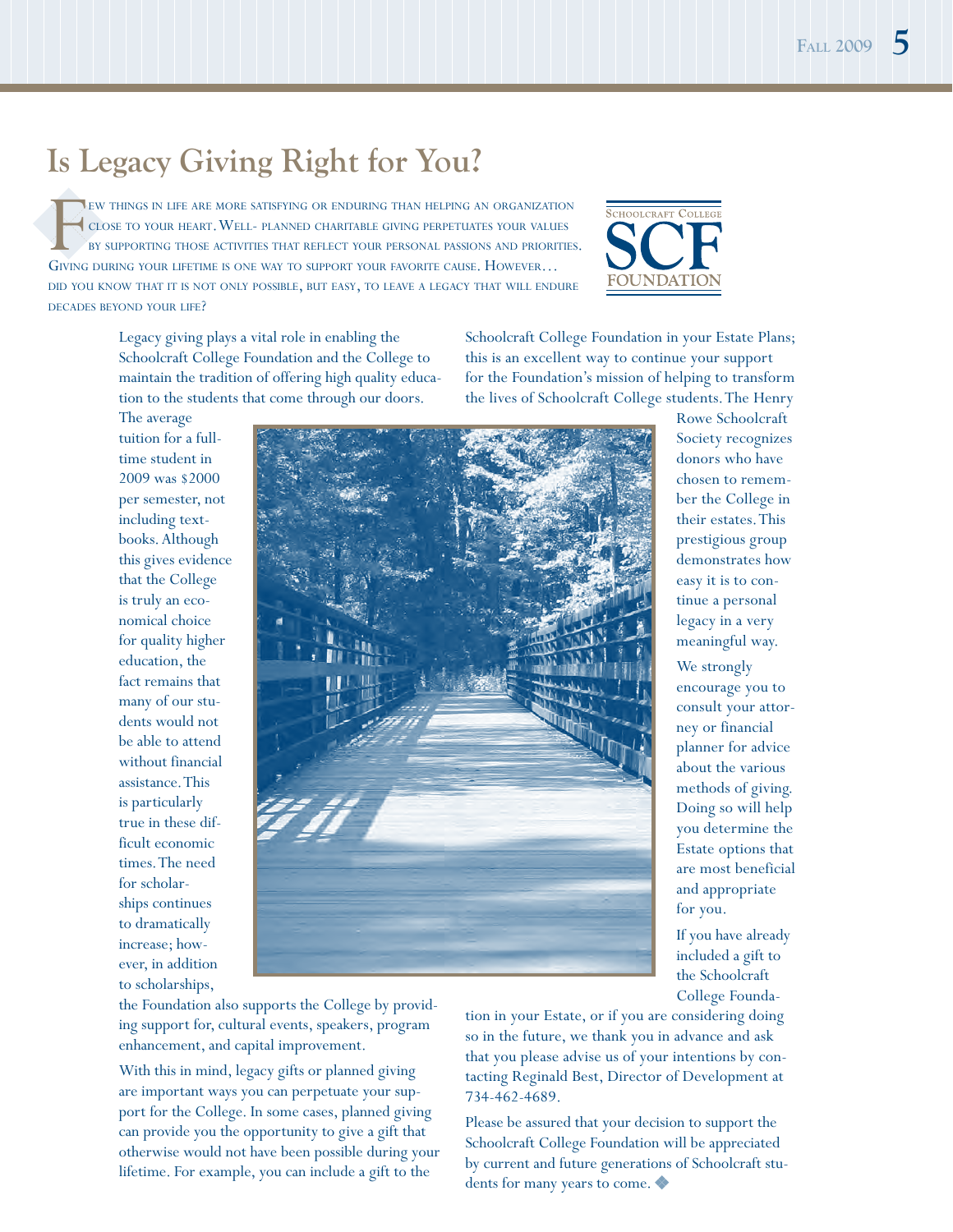#### **Alum Gives Back To Those Responsible For Helping Shape Her Life**

When Marcia (Wright) Scarbrough graduated from Livonia Franklin HIGH SCHOOL IN 1977, SHE HAD NO IDEA WHAT TO DO WITH HER LIFE.

With her mother widowed, she was eligible for a special scholarship and decided to carpool daily to Schoolcraft College with two neighbors, with the hope that she would find direction for her life.

"Schoolcraft gave children of widows' money to go to college,"Scarbrough said. "They helped me out. When I graduated high school, I didn't think I had a future at all."

She credits Schoolcraft with making her the person she is today.

 "When I was 18, I was so scared thinking about what I would do with my life. Up to that point, my only job had been babysitting." Scarbrough said. "Schoolcraft was a very nice change from high school, not a popularity contest. Everyone was there to learn. The teachers really cared about you as a person and took their time."

Scarbrough really matured at Schoolcraft, "I even got my first job at Schoolcraft, at the Bradner Library."

She admits, however, that she didn't decide what to do with her life until shortly after she graduated with her associate degree in general stud-

ies in 1981. She decided to use her degree from Schoolcraft to secure a physical therapy job as a nursing aid in Detroit.

Working in the physical therapy field opened her eyes. "You see people who are handicapped and can't walk and you realize what a gift it is to be able to walk," Scarbrough said.

She fell in love with her job and decided to pursue a degree in physical therapy. She graduated from Macomb Community College's physical therapy assistant program with an associate degree in 1988. MCC was one of only a few colleges in the region offering the program at the time.

 "All my classes transferred from Schoolcraft," Scarbrough said. "I think Schoolcraft helped me to transition to a career. They gave me what it took to get a good start."



The current Waterford resident knows her life would be much different if she hadn't chosen Schoolcraft College. Remembering her own struggles, she wanted to help current students find their path in a similar manner, so she called Schoolcraft Director of Development A. Reginald Best, Jr. to set up an annuity donation plan.

"My grandmother created a scholarship fund. She was a volunteer for 20 years. I gave to her scholarship every year, but decided it was time to start one of my own. Reginald made it very fun and easy, very honest," Scarbrough said. "It's a good way to give

back to the college because they're the ones who gave me a start. It helps the students out. Some people need a little extra help. My hope is that current Schoolcraft students will use the money to better themselves."

For more information about giving opportunities, visit: www.schoolcraft.edu/foundation/giving or call Reginald Best at (734) 462-4689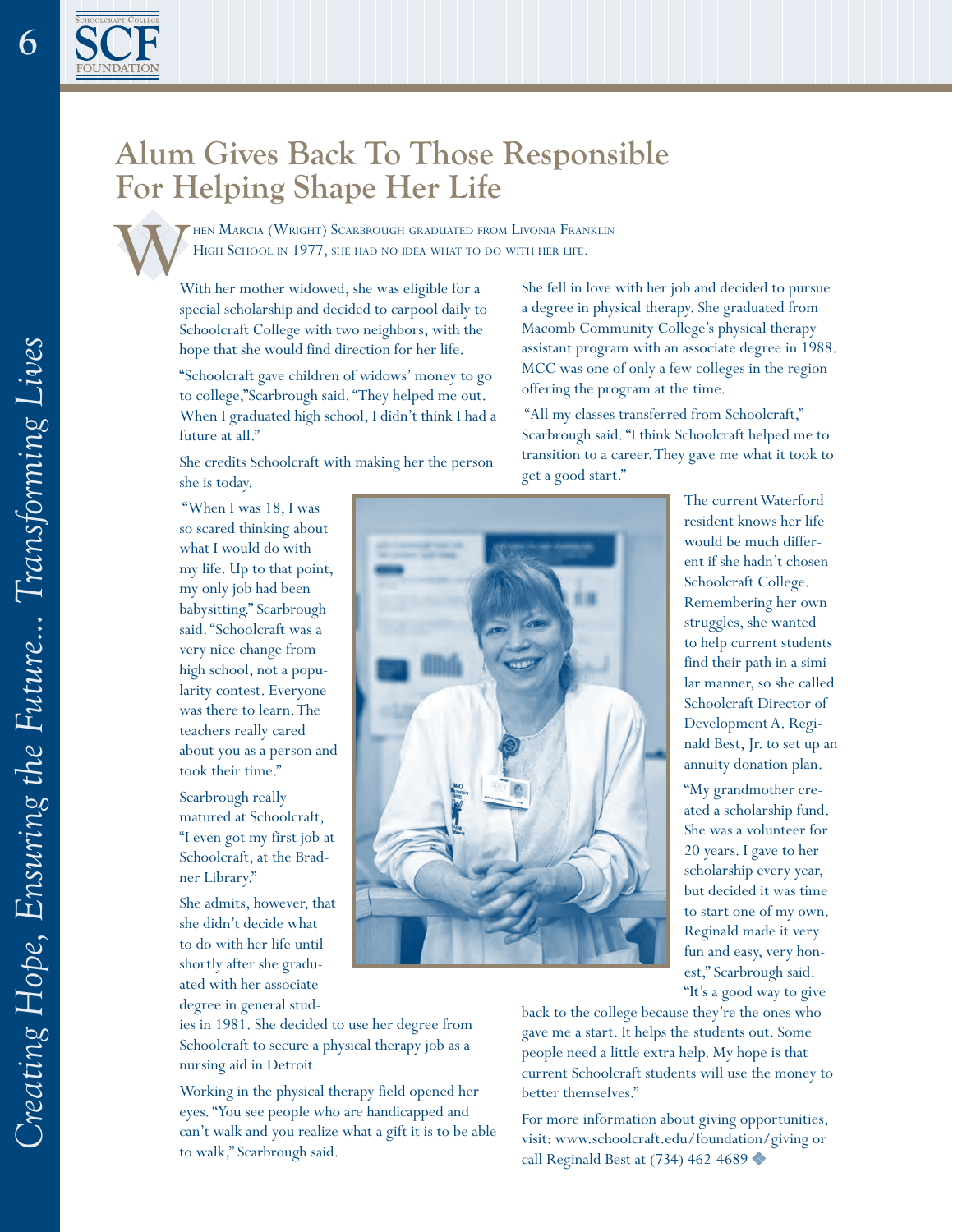## **VisTa Gala 2009**

N SATURDAY, APRIL 4TH, THE SCHOOLCRAFT COLLEGE FOUNDATION HOSTED ITS ANNUAL GALA PROVIDES GUESTS A VEHICLE TO SUPPORT SCHOOLCRAFT COLLEGE WHILE ALLOWING THEM THE UNIQUE OPPORTUNITY TO SAVOR EXTRAORDINARY FOODS PREPARED BY gala fundraising event to benefit the CulinaryArts Department. The Gala provides guests <sup>a</sup> vehicle to support Schoolcraft College while allowing them students under the supervision of executive and certified master chefs. One of the many highlights of the evening… guests were given the opportunity to meet and mingle with SCHOOLCRAFT STUDENTS WHOSE LIVES HAD BEEN TRANSFORMED BY THEIR GENEROSITY.

> This year's menu included two dishes - Paupiettes de Sole 'a la Trouvilliase and Roasted Organic Chicken "Golden Oak" prepared by the award-winning salon team under the direction of Chef Kevin

Gawronski. In July, 2009 the salon team won a gold medal in the prestigious, American Culinary Federation's National Competition.  $\blacklozenge$ 







*Schoolcraft College Award Winning 2009 Salon Team Guests and Scholarship Students Enjoy VisTaGala Pre-Reception*

#### **Golf Classic Fore Scholarships 2009**

N MONDAY, JUNE 1ST, WALNUT CREEK COUNTRY CLUB WAS THE VENUE FOR THE FOUNDATION' 26TH ANNUAL GOLF CLASSIC FORE SCHOLARSHIPS. WEATHER FORECASTS CALLED FOR RAIN — BU OUR GOLFERS ENJOYED A BEAUTIFUL AFTERNOON OF NEARLY PERFECT 26th annual Golf Classic Fore Scholarships. Weather forecasts called for rain – but our golfers enjoyed a beautiful afternoon of nearly perfect golf weather as they competed on the links in support of Schoolcraft College students.



*Golfers hit the links at Walnut Creek Country Club for the 2009 Golf Classic*



*Golfers left to right…Jeff Cusmano, Jim Edwards, Jim McAmmond,Bob Sandercock*



*Golfers, Left to right... Scott Czeszewski, Ed Forsyth, Craig Bowles.*